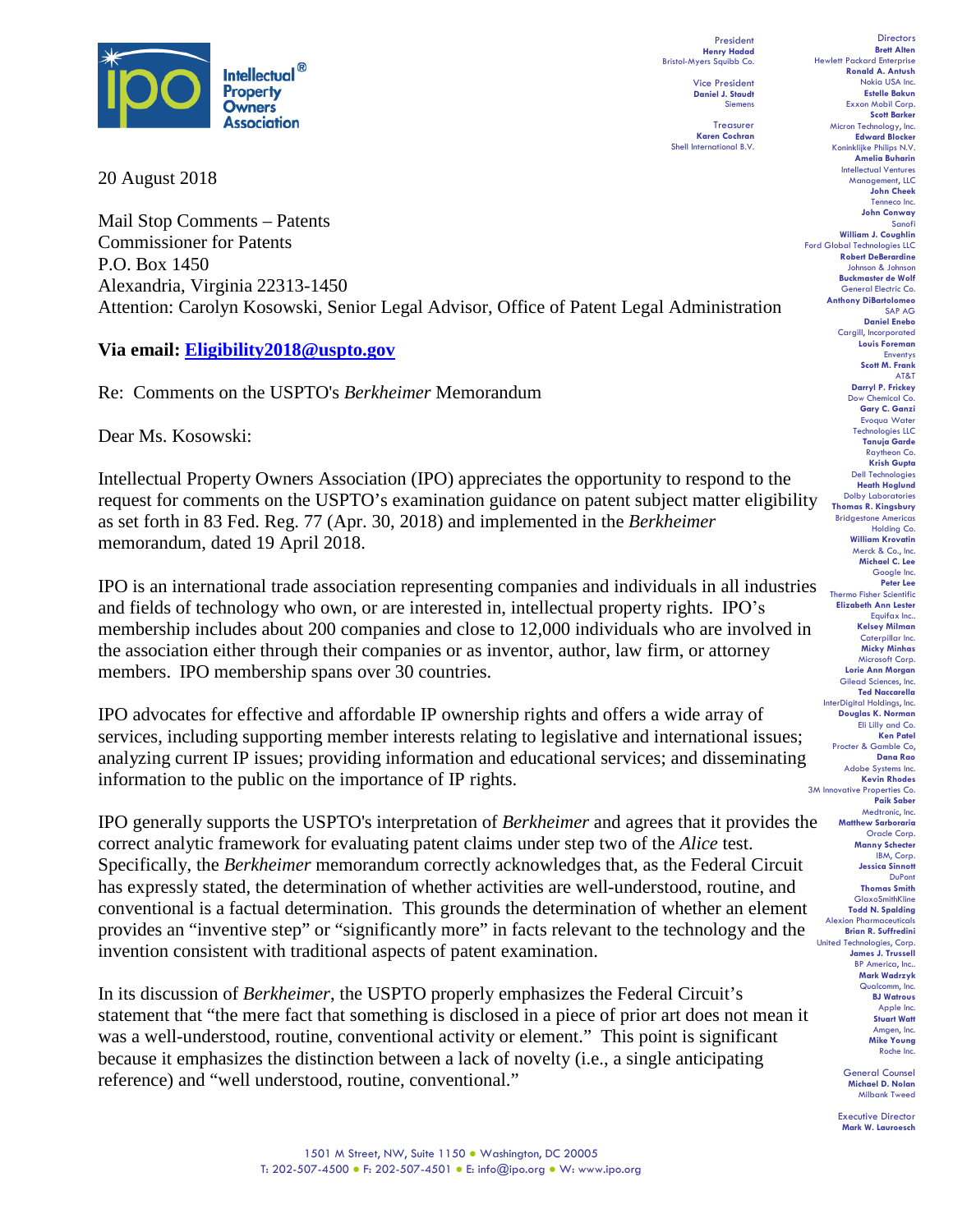The *Berkheimer* memorandum also correctly focuses on the Federal Circuit's holding that statements in the patent specification raised a genuine issue of fact concerning whether the purported improvements were more than well-understood, routine, and conventional activity. Applicants and examiners can rely on the Federal Circuit's guidance as a starting point for identifying and evaluating which aspects of the invention are identified as improvements.

IPO commends the USPTO for providing guidance for appropriate and consistent application of the relevant principles. However, we believe the *Berkheimer* memorandum departs from the guidance set forth by the Federal Circuit in some aspects that might lead to inconsistent and unpredictable application by examiners. Our recommendations to address those aspects follow.

#### **I. The** *Berkheimer* **Memorandum Should Consistently Use the Phrase "Well-Understood, Routine, and Conventional."**

To fail step two of the *Alice* test, a claim element (or combination thereof) must be "well understood, routine, and conventional." *Berkheimer v. HP Inc.*, 881F.3d1360, 1369 (Fed. Cir. 2018) (emphasis added)*.* This is a conjunctive requirement, meaning that all three conditions must be met. The *Berkheimer* memorandum frequently states the requirement as "well understood, routine, conventional," and in some instances states the requirement in the disjunctive as "well-understood, routine or conventional." This small discrepancy allows the examiner to fail a claim element under step two by showing just one of the three conditions. The guidance should consistently use the phrase "well understood, routine, and conventional" to be consistent with the Federal Circuit's statement of the law.

## **II. The** *Berkheimer* **Memorandum Should Focus on Whether a Claim Element Is "Well-Understood, Routine, and Conventional," Rather Than "Widely Prevalent" or "In Common Use."**

The memorandum suggests that a conclusion that a claim element is either "widely prevalent" or "in common use" is sufficient to establish that the claim element is well-understood, routine, and conventional. It is unclear how these new terms shed new light on the inquiry. Replacing terms used in the caselaw with new, undefined terms will add complexity and create inconsistency between analysis performed by examiners versus analysis performed by the courts. Examiners should determine whether an element (or combination of elements) is (are) well-understood, routine, and conventional without substituting new terms or concepts.

# **III. The USPTO Should Provide Definitions of "Well-understood," "Routine," and "Conventional" That Consider the Overall Context of the Invention Rather Than Individual Words.**

Should the USPTO determine that defining the terms "well-understood," "routine," and "conventional" is necessary, the definitions should emphasize that the determination should be made with respect to claim elements (or combinations of claim elements) as part of an overall invention, rather than with respect to individual words related to steps (e.g., "storing") or components (e.g., "memory") in a claim element.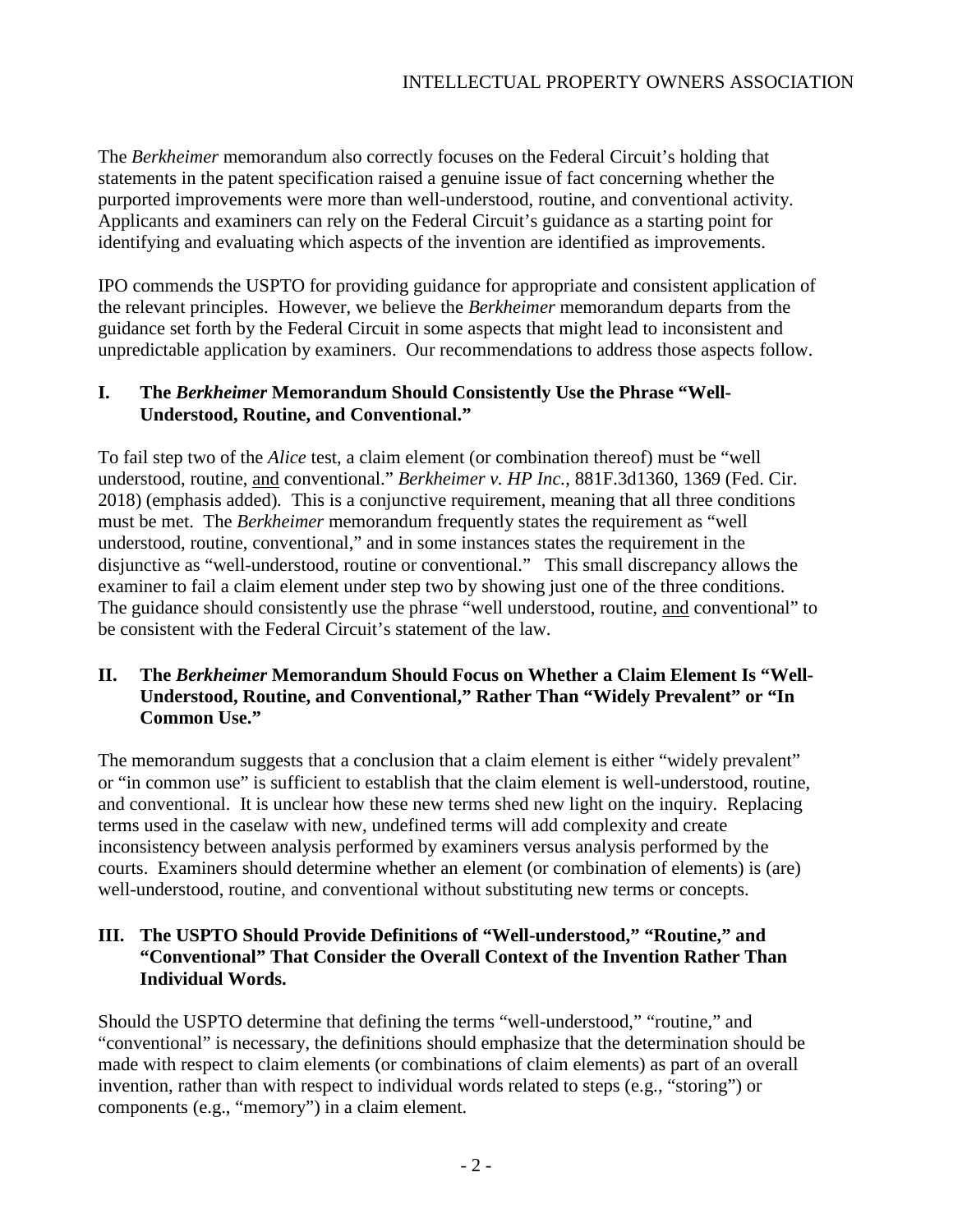The "relevant field" requirement is extremely important and can be overlooked by examiners. The use of materials and methods from one field in an unrelated field can lead to important inventions. That materials and methods might be "well understood" in one field does not mean that they are "well-understood" in another. For example, "well-understood" might connote that specific ways of implementing a method step in the context of an invention are thoroughly described in publications of the "relevant field." Similarly, for a claim element corresponding to a physical component, "well-understood" might connote that the specific theory of operation or manner of construction of the component is described in the literature for the relevant field. In the context of a claim, the term "routine" might refer to operations or components that are regularly or habitually used to perform the desired function, as described in the literature of the relevant field.

In the *Alice* framework, "conventional" might connote that the use of a claim element for a particular purpose conforms to the standards and requirements agreed upon in the relevant field. This is different from being "routine." Something that is routine might not be accepted as conventional within a given field, for example where a practice is considered substandard, unorthodox, or even dangerous.

## **IV. Analysis of Well-Understood, Routine, and Conventional Should Not Be Conducted Under § 112.**

Equating the factual determination of whether something is well-known, routine, and conventional with "the analysis under 35 U.S.C. § 112(a) as to whether an element is so wellknown that it need not be described in detail in the patent specification" is contrary to the Supreme Court's guidance that each statutory requirement is distinct and not an appropriate proxy for the others. *Mayo Collaborative Servs. v. Prometheus Labs., Inc.*, 132 S. Ct. 1289, 1304 (2012). By conflating the distinct statutory requirements, the *Berkheimer* memorandum risks focusing examiners on the wrong considerations and facts.

Section 112(a) sets forth requirements for both enablement and written description. The *Berkheimer* memorandum does not specify which of these § 112(a) requirements is to be used by examiners. This could lead to inconsistent and unpredictable analysis of patent eligibility that will cause examiners to reach the wrong results.

Whether a claim satisfies the requirements of  $\S 112(a)$  and whether an element or combination of elements comprise well-understood, routine, and conventional activity are not the same inquiry. Whereas the enablement inquiry considers only whether "undue experimentation" is required by the skilled artisan to obtain an element, based on the entirety of the patentee's disclosure, the determination of whether an element is well-understood, routine, and conventional must be made without reference to the teachings of the specification. Further, that an element could be arrived at by routine experimentation using the teachings of the specification says nothing about whether that element was well-understood, routine, and conventional in combination with the other elements of the claim prior to the filing date of the application without the teachings of the specification. Indeed, it might be entirely within the capability of one of skill in the art to make the claimed invention using "routine experimentation" and using existing "conventional" parts, without the combination of claim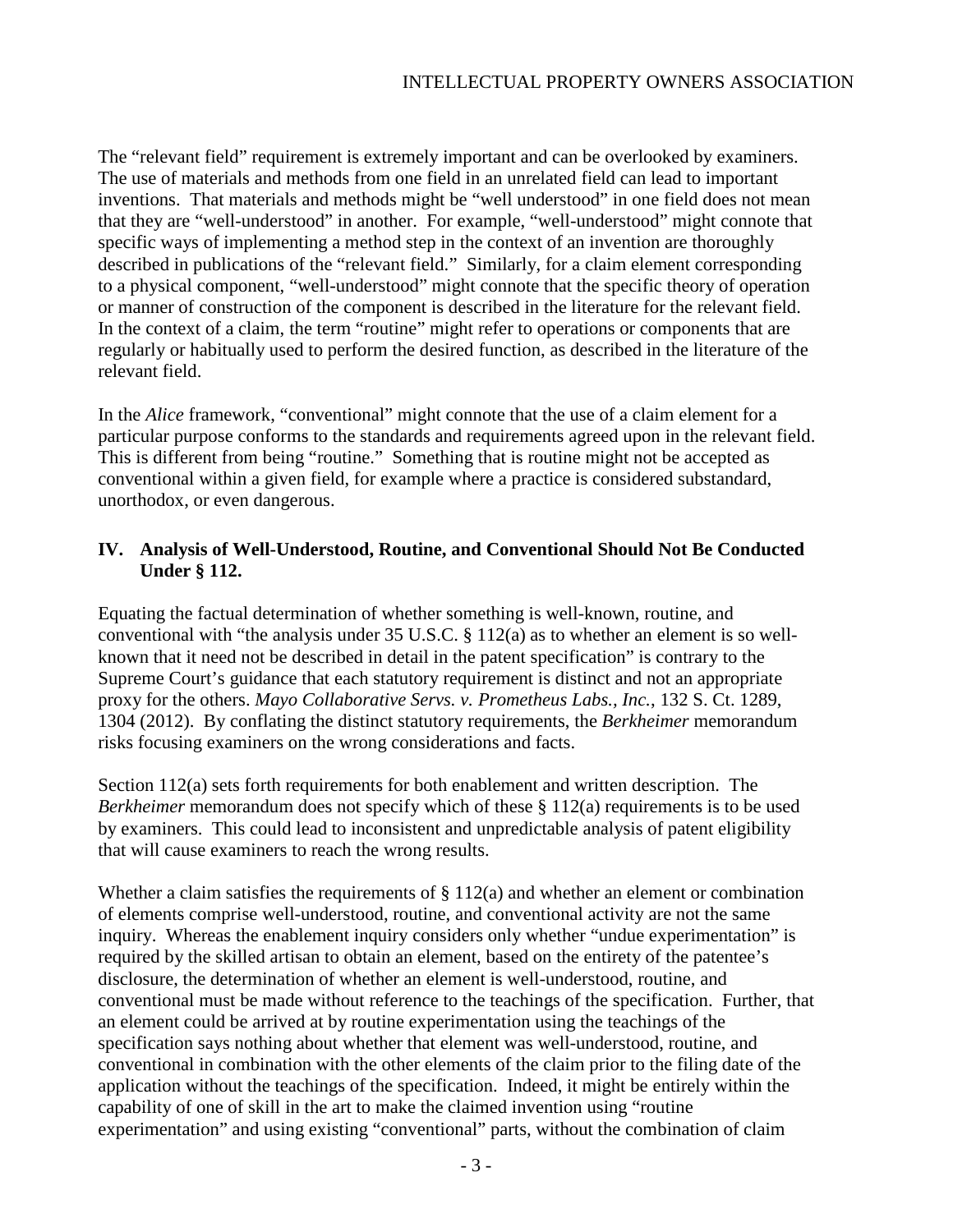elements being routine—this is what one would expect to happen with a well-drafted patent specification. Using the same reasoning, a claim element might be adequately described under the written description requirement without its combination with the other elements of a claim being well-understood, routine, and conventional.

Use of the enablement prong of  $\S 112(a)$  is also inconsistent with other guidance in the *Berkheimer* memorandum that "[a] finding that an element is well-understood, routine, or conventional cannot be based only on the fact that the specification is silent with respect to describing such element." Enablement is typically only considered when the specification is silent regarding a particular claim element. If the specification fully describes the operation and construction of a claim element, analysis of "undue experimentation" under Wands<sup>[1](#page-3-0)</sup> is unnecessary. If the specification is silent, the examiner cannot use that silence to decide that the element is well-understood, routine, and conventional.

With regard to the written description requirement under  $\S 112(a)$ , facts relevant to that inquiry are distinct from those that pertain to the well-understood, routine, and conventional status of a claim element. For instance, a written description inquiry requires evaluating "the existing knowledge in the particular field, the extent and content of the prior art, the maturity of the science or technology, [and] the predictability of the aspect at issue." *Ariad v. Eli Lilly*, 598 F. 3d 1336, 1351 (Fed. Cir. 2010) (*en banc*) (quoting *Capon v. Eshhar*, 418 F. 3d 1349, 1359 (Fed. Cir. 2005)). Introducing a different standard creates the opportunity for deviations from the core questions of the step two analysis and a greater likelihood of examiner error.

Gathering and applying evidence as to whether claim elements are (1) well-understood, (2) routine, and (3) conventional would not be a foreign undertaking for examiners. Finding such facts is a core competency of patent examination. Although we understand the desire to simplify this factual evaluation, we fear that complicating the analysis by reference to  $\S 112(a)$ is unlikely to achieve that goal.<sup>[2](#page-3-1)</sup>

<span id="page-3-0"></span> $<sup>1</sup>$  (A) The breadth of the claims; (B) The nature of the invention; (C) The state of the prior art; (D)</sup> The level of one of ordinary skill; (E) The level of predictability in the art; (F) The amount of direction provided by the inventor; (G) The existence of working examples; and (H) The quantity of experimentation needed to make or use the invention based on the content of the disclosure. *In re Wands*, 858 F.2d 731, 737 (Fed. Cir. 1988). It seems that little work is saved by the examiner having to consider each of these factors, rather than more directly considering facts directly bearing on whether a claim element is well-understood, routine, and conventional.

<span id="page-3-1"></span><sup>2</sup> The *Berkheimer* memorandum referenced *Genetic Techs. Ltd. v. Merial LLC,* 818 F.3d 1369, 1377 n.2 (Fed. Cir. 2016) to support equating the § 112(a) analysis and the analysis of whether an element is well-understood, routine, and conventional. However, the *Genetic Techs.* court was not equating the §112(a) standard with the determination of whether subject matter was wellunderstood, routine, and conventional. Rather, the *Genetic Techs.* court was relying on the patentee's admission that the subject matter at issue was "readily practiced," which happened to be made in the context of overcoming a  $\S$  112, first paragraph, rejection. Had the patentee not made any such admission, there would have been no basis for the district court or the Federal Circuit to come to the above conclusion. The other cases cited by the USPTO, *Lindemann Maschnienfabrik GMBH v. Am. Hoist & Derrick Co.*, 730 F. 2d 1452 (Fed. Cir. 1984) and *In re Myers*, 410 F. 2d 420 (CCPA 1969), were decided decades before the Supreme Court introduced the "wellunderstood, routine, and conventional" framework, and both merely addressed the need for disclosure of "what is well known in the art" without any connection to patent eligibility. The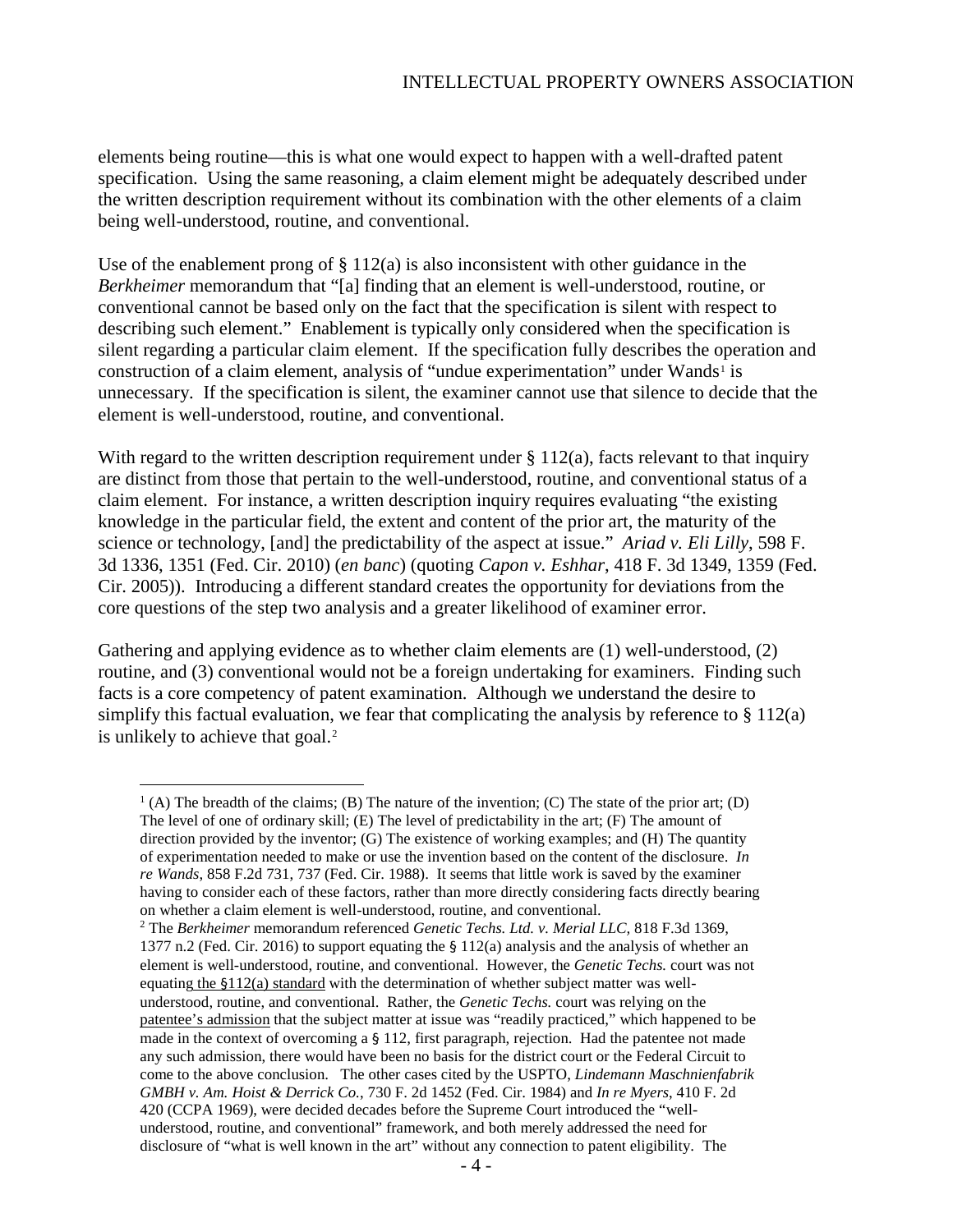### **V. Applicant Admissions Regarding Whether a Claim Element Is Well-Understood, Routine, or Conventional Must Be Express, Not Inferred.**

Section III.A.1 of the *Berkheimer* memorandum states that an examiner may conclude that an additional element or combination of elements is well-understood, routine, and conventional by citing to an "express statement" in the specification or the prosecution history "that demonstrates the well-understood, routine, conventional nature of the additional element(s)." With respect to core factual findings in a determination of patentability, the USPTO "must point to some concrete evidence in the record in support of these findings." *In re Zurko*, 258 F. 3d 1379, 1386 (Fed. Cir. 2001). Some aspects of the guidance under Section III.A.1, however, are unlikely to satisfy this requirement.

The *Berkheimer* memorandum lists three types of statements that an examiner may use to infer that a claim element is well-understood, routine, and conventional. IPO has concerns with how the *Berkheimer* memorandum allows examiners to use these categories of statements from the specification, each of which is discussed below.

Category (1): The statement that "A specification demonstrates the well-understood, routine, conventional nature of additional elements when it describes the additional elements as wellunderstood or routine or conventional (or an equivalent term)" is a tautology, equating "express statement" with "describes." Perhaps a more precise instruction would be specific about what is meant by "describing" the additional elements in this way, or what constitutes "equivalent terms." The USPTO should also provide examiners with examples of the kinds of statements that would suffice, such as noting in the specification that "The use of  $\leq$  additional element to provide claimed function> is well known to those of skill in the art and is not further described herein" or a statement during prosecution that "<additional element> was a technique routinely practiced by those in skill at the time the application was filed <to obtain the claimed result>."

The USPTO should clarify the impact of statements made by the applicant in the specification or prosecution history identifying prior art documents as providing the details of one or more implementations of a claim element. This approach is common, benefits the public, and should not be used against the applicant where the underlying documents do not disclose the claim element in the same context as the overall claimed invention. The Federal Circuit has held that whether an element was described prior to the effective filing date of a patent application is not enough to establish that the element is well understood, routine, and conventional in the context of a particular claim. *BASCOM Global*, 827 F. 3d at 1350 ("The inventive concept inquiry requires more than recognizing that each claim element, by itself, was known in the art."). Instead, consistent with the example statements set forth above, an admission in the specification or prosecution history must speak to use of the element in the context of a claim under evaluation, i.e., in combination with the other elements of that claim. *See, e.g.*, *Two-Way Media v. Comcast Cable Commc'ns*, 874 F. 3d 1329, 1339 (Fed. Cir. 2017) (evaluating the existence of an "inventive concept in the ordered combination of these limitations"). The guidance should be modified to state that a mere admission that a claim element is prior art does not constitute an

 $\overline{a}$ 

Federal Circuit's decision in *Exergen Corp. v. Kaz USA,* Appeal Nos. 2016-2315, 2016-2341 (Fed. Cir. Mar. 8, 2018) provides no specific elaboration of how  $\S 112(a)$  is to be used in this context.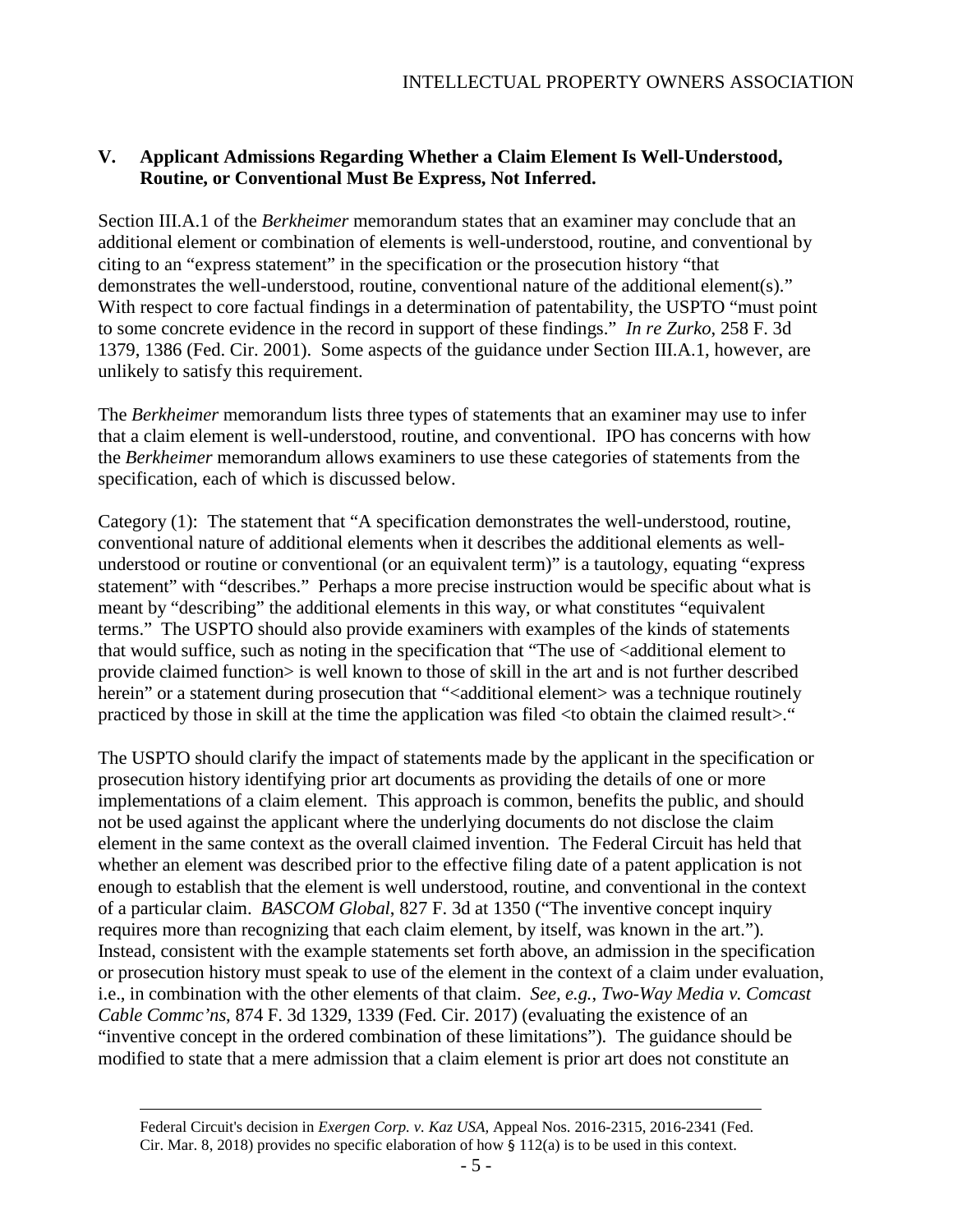admission that it is well-understood, routine, or conventional in the context of the claim (nor that it is well-understood, routine, *and* conventional).

Category (2): That an element is commercially available may have evidentiary value in determining whether the element is well-understood, routine, and conventional. The mere identification of a commercially available product, however, does not resolve whether the commercially available product equates to a claim element that is well understood, routine, and conventional and should not result in a dispositive inference by the examiner. IPO recommends that this category be removed from the *Berkheimer* guidance.

Identification of an element as a commercially available product is not an admission that the element is "well understood" for the particular use or function claimed. A product might be commercially available but not routinely or conventionally used, either generally or in the context of the claimed invention. This is the lesson of *BASCOM Global*, in which conventional computer servers (i.e., commercially available servers) were used in an unconventional arrangement. The nature of "unconventional arrangement" inventions is to use conventional (e.g., commercially available) components in unconventional ways. Similarly, a commercially available product might be used in the claimed invention in a manner different from its commercially intended design. Identification of the source of the product is therefore not an admission that the product or the particular manner of its use in a claimed combination is well understood, routine, and conventional. Just as a single instance of a claim element in the prior art does not satisfy the requirement for well-known, routine, and conventional, neither should the identification of a single product suffice in this manner.

Category (3): Without defining how one might "indicate" that additional elements are sufficiently well-known such that the specification does not need to describe them, while also stating that silence is not to be held against an applicant, Category (3) introduces confusion into the evaluation of what statements— or lack thereof—are to be viewed as admissions. If the specification's silence with respect to a claim element is not to be held against an applicant, what else could "indicate" that the additional elements are sufficiently well-known that the specification does not need to describe them? Express admissions are covered in Category (1). IPO recommends removing this statement because it is subsumed within Category (1).

## **VI. Citation to Judicial Opinions Is Not Appropriate for Answering Factual Inquiries as to Whether a Claim Element Is Well-Understood, Routine, and Conventional.**

The *Berkheimer* memorandum states that examiners may rely on citations to court decisions discussed in MPEP § 2106.05(d)(1I), which provides a list of Federal Circuit decisions that have identified certain activities as well-understood, routine, and conventional. IPO recommends strictly limiting the list of Federal Circuit (or district court) cases to those where 1) the claim elements involved in the case are substantially the same as claim elements before the examiner, and 2) the prior cases were decided based on factual findings (e.g., summary judgment or posttrial) and not on motions to dismiss or motions on pleadings. Further, to avoid improper reliance on court cases based on patents that post-date the application before the examiner, we suggest instructing examiners that for a case may only be cited for its factual precedent when evaluating claims having effective filing dates on or after the effective filing dates of the patents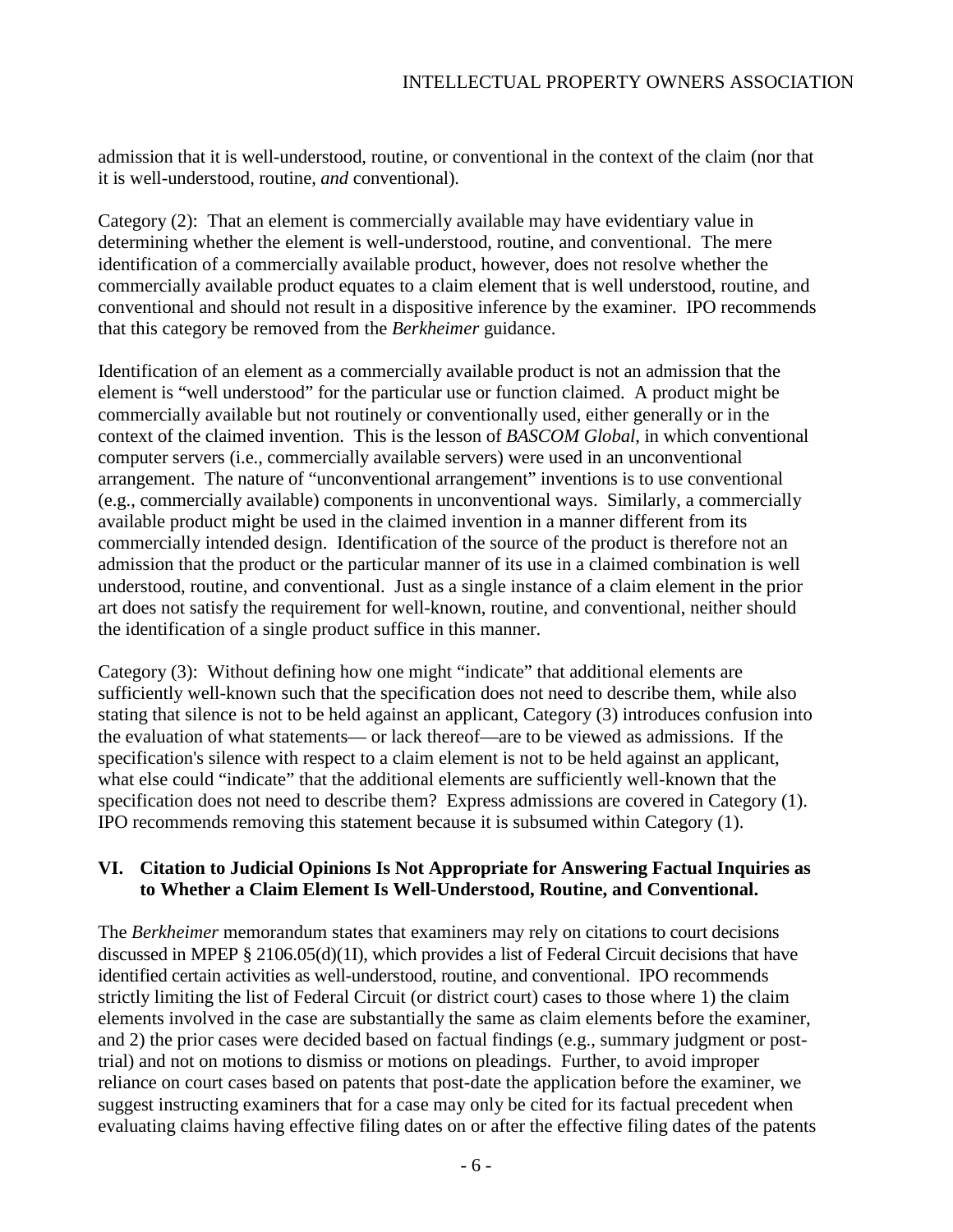(or patent applications) at issue in the cited court case. The USPTO should also give applicants the opportunity to present rebuttal evidence.

The descriptions in the MPEP are very broad in scope as to the nature of well-understood, routine, and conventional activity. For example, citations include "Receiving or transmitting data over a network," "Performing repetitive calculations," "Electronic recordkeeping," and "Storing and retrieving information in memory." These activities are described so broadly as to cover entire fields of technology, arguably rendering all inventions within those fields well understood, routine, and conventional, completely detached from the claims. This approach which is already in use by examiners— ignores the Federal Circuit's teaching that the entire claim element (or combination of elements) must be considered, rather than the general category of the claim.

The Federal Circuit has been finding ineligible subject matter in 90% of the § 101 cases it decides, so the list of conventional activities it identifies will likely continue to grow quickly. Consequently, examiners will have an easier time mapping a claim element to one of these categories simply because they have access to long lists of putatively conventional elements. This will undermine the goal of the *Berkheimer* memorandum, to rest the finding that a claim element is well-understood, routine, and conventional on factual bases that are specific to the application before the examiner, rather than on generic circumstances.

Many of the Federal Circuit's decisions are affirmances of motions to dismiss, where there was no factual discovery and no finding of fact by the court. Such decisions were made on the pleadings and most specifically on defendants' arguments that claim elements were well understood, routine, and conventional. See, e.g., *In re TLI Commc'ns LLC Patent Litig.,* 823 F.3d 607, 613–14 (Fed. Cir. 2016); *Content Extraction and Transmission, LLC v. Wells Fargo Bank*, 776 F.3d 1343, 1347, 113 USPQ2d 1354, 1357 (Fed. Cir. 2014); *OIP Techs., Inc. v. Amazon.com, Inc*., 788 F.3d 1359, 1362 (Fed. Cir. 2015). The problem with relying on the legal conclusions of prior cases for specific factual conclusions is made more apparent when we consider obviousness. An examiner cannot rely on a prior court decision regarding an unrelated patent that a particular claim was obvious in rejecting a claim because the underlying facts in the prior case are not before the examiner. Allowing examiners to use prior holdings of what constitutes well-understood, routine, and conventional elements in place of specific factual findings based on the present application turns the *Berkheimer* analysis on its head.

Even if an examiner relies on Federal Circuit cases where there were underlying factual findings based on evidence, there are further problems. First, a statement by a district court, repeated by the Federal Circuit, that a particular claim element or category of technology is "well understood, routine, and conventional" is hearsay (or double hearsay). That is, the examiner would be relying on a statement in a court decision for the truth of the matter asserted, which in turn would at best be based on the underlying statements of an expert witness. The applicant cannot cross-examine the underlying source of the statement. A prior art publication cited by an examiner can be challenged for what it allegedly discloses (e.g., an applicant can provide a declaration of an expert or another reference which refutes the one cited by an examiner). On the other hand, Federal Circuit conclusions concerning those facts carry a legal imprimatur that cannot be challenged merely on factual grounds in the same manner. The factual inquiry is thereby improperly infused with legal standards.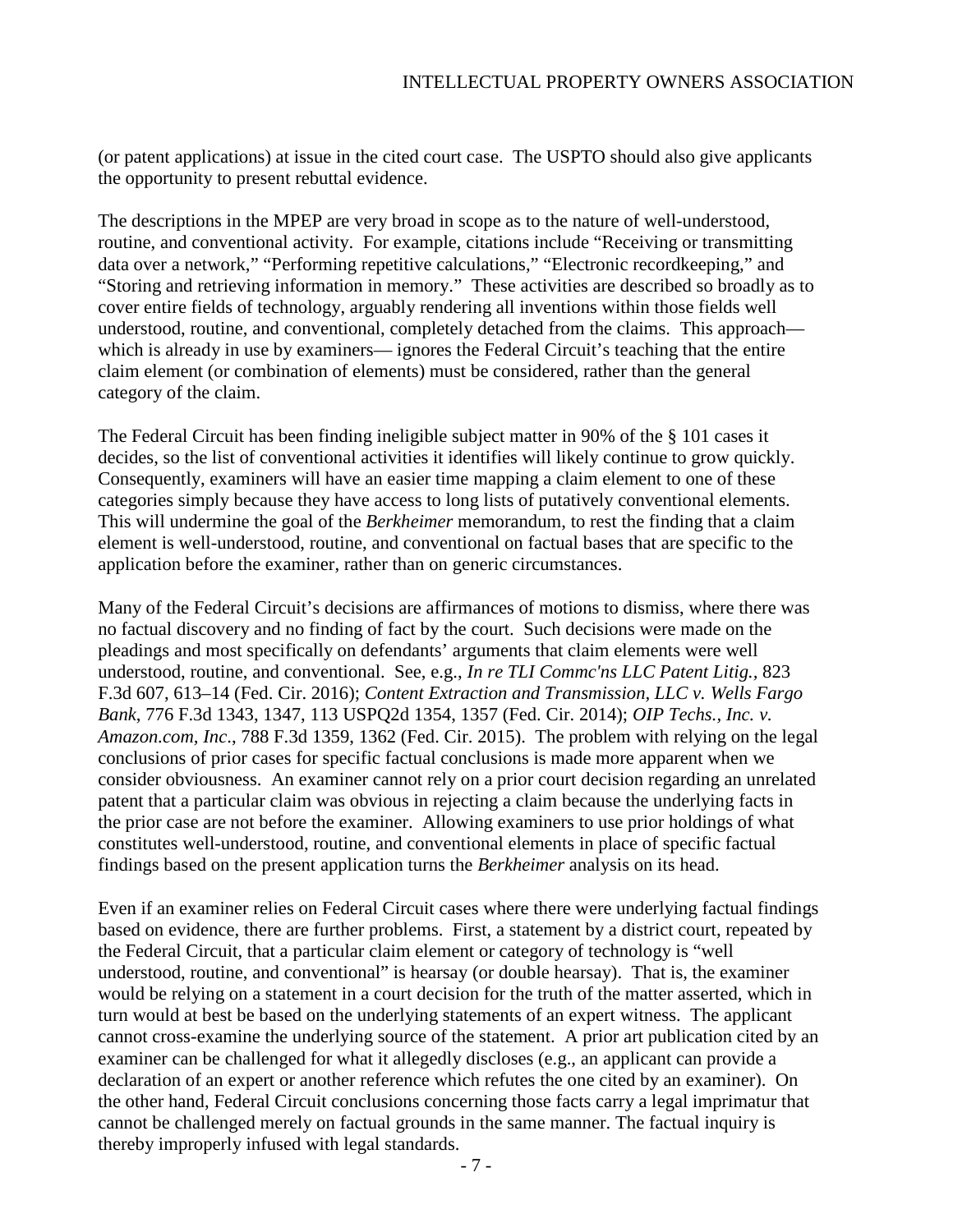Reliance on a district court finding, affirmed by the Federal Circuit, is in effect a form of issue preclusion where the underlying factual conclusion—concerning a particular claim element in the context of a particular claim—is converted into a legal conclusion and applied to a different claim before the examiner. This raises due process concerns, because a patent applicant will be bound by the outcome of a dispute in which she was not involved and that concerned a different invention. This is different from an examiner's reliance on court holdings' regarding rationales for obviousness, enablement, and so forth, because the reliance is not on the facts themselves, but on the legal principles that an examiner applies to the facts before her.

## **VII. The Use of Publications in the Well-Understood, Routine, and Conventional Activity Factual Inquiry Should Be Limited to Authoritative, Peer-Reviewed Publications.**

According to the *Berkheimer* memorandum, a citation to a publication might demonstrate the well-understood, routine, and conventional nature of one or more additional elements. Although the training slides appear to establish a requirement that the publication be dated on or before the effective filing date of a patent application,<sup>[3](#page-7-0)</sup> the *Berkheimer* memorandum does not address this issue. IPO suggests clarifying that any publication relied on to assert that a claim element is well-understood, routine, and conventional must either (1) be published before the effective filing date of the patent application or (2) clearly indicate the well-understood, routine, and conventional nature of the activity at a time before the effective filing date of the patent application.

The *Berkheimer* memorandum correctly recognizes that even if a publication predates the effective filing date of the patent application, it might still be inappropriate to rely on the publication to establish that a claim element is well-understood, routine, and conventional. In particular, the type of publication may disqualify it from establishing that a claim element is well-understood, routine, and conventional. The *Berkheimer* memorandum provides a single example of a publication that is insufficient. We suggest providing additional examples.

We suggest instructing examiners to evaluate the reliability of the evidence when relying on "other sources" or, indeed, when relying on any form of evidence. The *Berkheimer*  memorandum should clarify when sources that are not peer- or publisher- reviewed might be probative of what is well-understood, routine, and conventional in a given technology setting. For instance, examiners might construe the term "other source" to encompass Internet sources such as blog posts, anonymous comments, or other statements that do not reflect the views of those of skill in the art, and which are often not reviewed in any capacity (let alone through peer- or publisher- review). Reliance on such sources risks turning the inquiry into one of novelty, in which the source of the disclosure is unimportant. Credibly addressing the factual question of whether an activity is well-understood, routine, and conventional requires informed expertise in the relevant field. The reliability of uninformed "other sources" is unlikely to be probative.

<span id="page-7-0"></span> <sup>3</sup> *See* Training Slides at 13 (posted May 7, 2018).